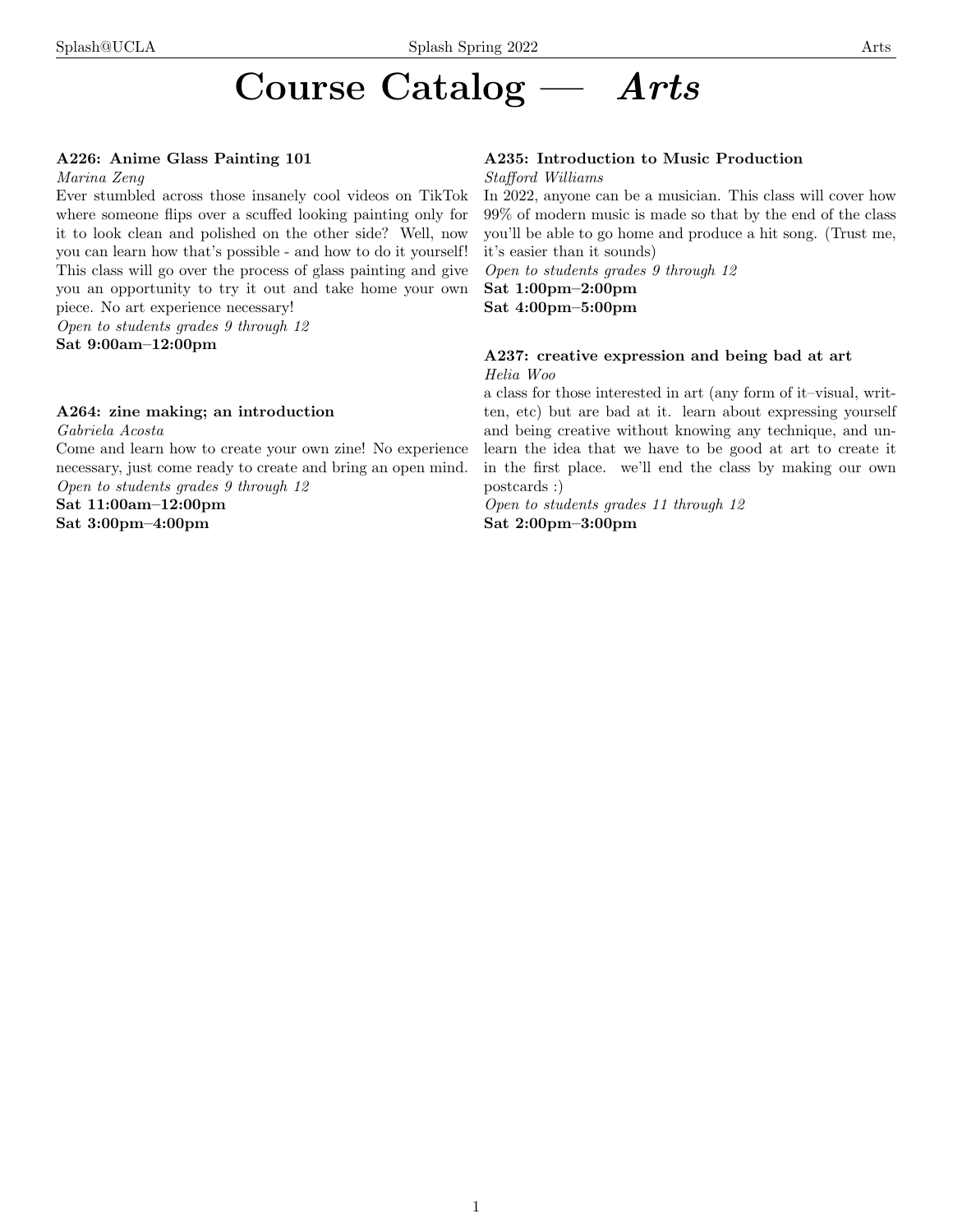# Course Catalog — Humanities & Social

# Science

# H233: Crazy Experiments: Ethics in Psychology Ana Berman

Have you heard of the Stanford Prison Experiment where students acted as guards and prisoners in a makeshift prison in the basement of Stanford? Have you heard of the Milgram Experiment where participants thought they were potentially shocking people to death?

In this course, we'll learn about unethical experiments conducted in Psychology and talk about the importance of ethics. Open to students grades 10 through 12 Sat 9:00am–10:00am Sat 11:00am–12:00pm

# H261: For Their Own Good: Exploring the Morality of Euthanasia

Hung-Yi Chen

Is it ever permissible to end a person's life for their own good? If so, under what circumstances?

These questions form the core of the euthanasia debate in applied ethics, and we will explore their potential answers in this course by examining the different circumstances under which euthanasia might take place and whether euthanasia is permissible under each circumstance. This course will take the form of a discussion, and students will be encouraged to contribute your own opinions and perspectives to the discussion. I look forward to exploring this fascinating subject with you!

Open to students grades 9 through 12 Sat 9:00am–10:00am Sat 11:00am–12:00pm

# H254: Hidden Conditioning in Comedy

Zehua Xu

In this class, we will focus on Pavlovian (Classical) and Instrumental (Operant) Conditioning examples in comedy. Conditioning is hidden, but omnipotently everywhere! It is in Pavlovs dogs when they salivate upon hearing the bell rings, predicting meat (Pavlovian). It is when Plankton salivates whenever he sees the Crabby burger (Pavlovian) and comes up with a million ways to steal the recipe (Instrumental). It is when Mr. Bean sees that specific pastel blue car that he decides to crash it or run over it (specific PIT). It is when walking to get veggie grill, I saw in-n-our and decided to get shakes and burgers instead (general PIT) and much more! We will dive into the specifics of what conditioning is and how to recognize conditionings subtle yet powerful presence in everyday life and in the meantime crack some giggles by mastering it for our advantage!

Open to students grades 9 through 12

Sat 9:00am–10:00am Sat 1:00pm–2:00pm

# H229: The Souls of Words: Translating Poetry

Jordin Wang

How does language shape our world? In this course, you will join your fellow students to translate a poem from Spanish to English. Through this process, you will dissect the history of words, the assumptions we carry with them, and the problems of communicating between cultures.

Open to students grades 9 through 12

Sat 9:00am–10:00am

# H251: Philosophy 101: Beyond the Instagram bio's Maanek Sehgal

What does it mean to be moral? Who cares about morality? Do we even exist?

Welcome to my philosophy sampler plate! This class is meant to be an introduction to philosophy, and is open to anyone regardless of experience level. We will have a lively discussion of various ethical theories, political theories, existentialists, and more\*. I look forward to meeting you all on Saturday!

\*To be more specific, we will learn about utilitarianism, deontology, care ethics, Plato, Rawlsian justice, Descartes, and more.

Open to students grades 9 through 12 Sat 10:00am–11:00am

# H243: Science Fiction and Philosophy: Manipulating Metaphysics

Quinton Wood

Have you ever wondered if science fiction stories like those you see in movies, books, and comic books are actually possible? What sort of lessons can we learn about the real world from fantastic and magical tales like Star Wars and The Matrix? In this course, we will break down whats going on behind the scenes in science fiction and view how philosophers use science fiction in what they call thought experiments. This will show us how to enhance our science fiction using philosophy and how to enhance our philosophy using science fiction.

Open to students grades 9 through 12

Sat 10:00am–11:00am Sat 3:00pm–4:00pm

H256: Critical Race Theory: Legal & Historical Perspectives Blue Flood

2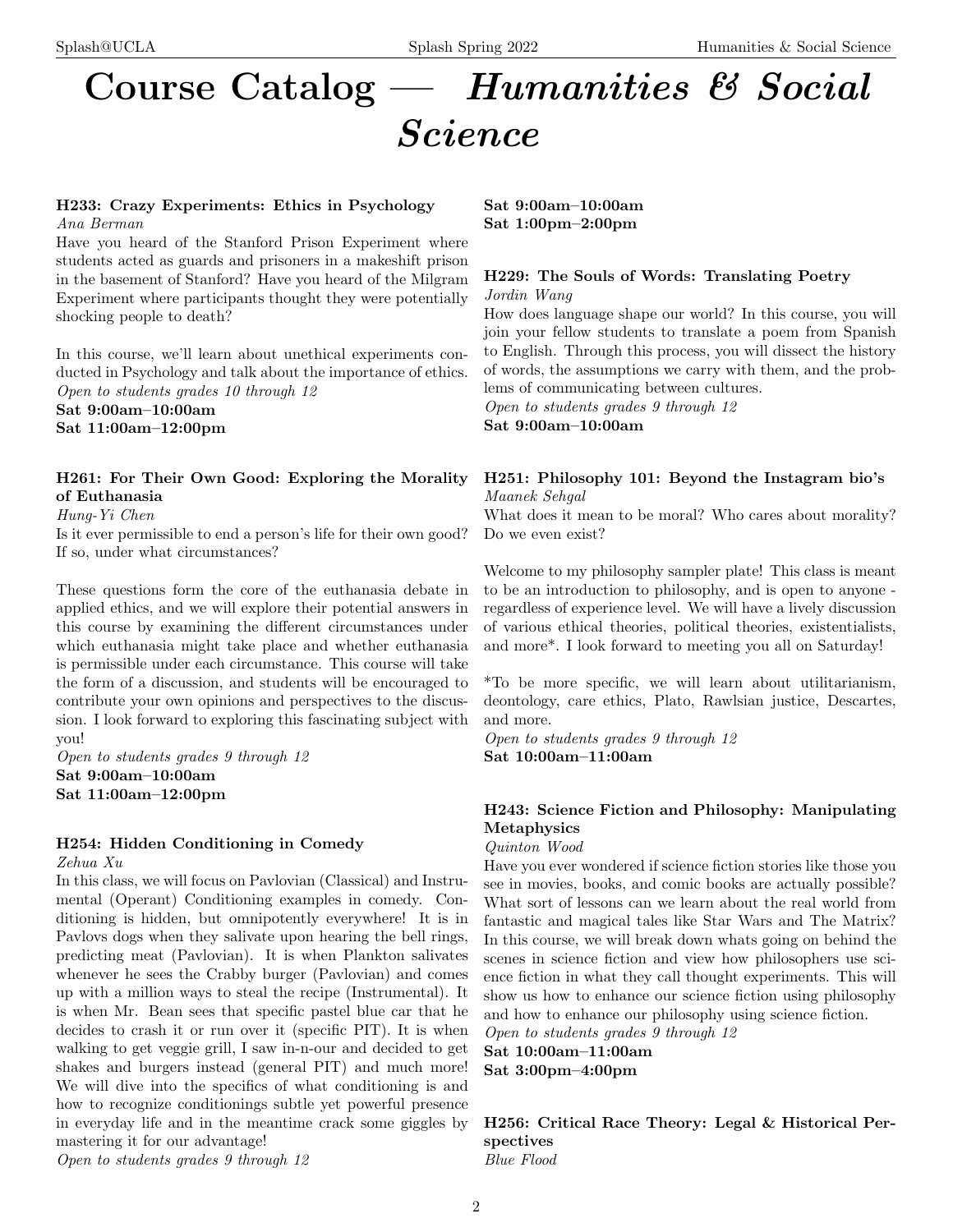Introduction to Critical Race Theory (CRT) as an academic field. History of CRT, controversies and myths explained, and current popular discourse. Deep dive into legal construction of race in America from the Constitution to present day. Open to students grades 9 through 12

Sat 11:00am–12:00pm

#### H255: Autism 101

Josh Chou, Katherine Sharp

An overview of the history of autism, the current diagnostic criteria and treatments, research directions, and social and cultural movements related to the autistic community. Open to students grades 9 through 12

Sat 1:00pm–3:00pm

# H240: Candy Auction: Understanding the 2020 Nobel Prize in Economics

Justin Monk, Julie Tran

If youre looking for an unforgettable hour of applied game theory economics and free food, youve come to the right place!

In this class, you will learn about how Robert Wilson and Paul Milgroms ingenious design for spectrum auctioning revolutionized global telecommunications in a fun-filled exercise using imaginary money and real candy. Each participant guaranteed a sweet treat and a good time.

Open to students grades 9 through 12 Sat 1:00pm–2:00pm Sat 2:00pm–3:00pm

H232: Understanding Yourself: Diving into Attach-

# Ana Berman

ment

Do you ever feel like you show more love to your friends or partners than they do? Do you ever feel like your friends or partners suffocate you with how clingy they are?

In this course, we'll talk about how our attachment styles and how our love languages influence our relationships. Open to students grades 9 through 12 Sat 2:00pm–3:00pm

### H249: Tarot Readings: A Psychological Approach Josh Chou

The Sun, the Moon, the Lovers, and the Ace of Cups. You might have seen these tarot cards before, but what do they mean? More importantly, are tarot readings real? Learn more about the origins and basics to tarot, its presence in Jungian psychology, and its psychotherapeutic implications! Open to students grades 11 through 12

Sat 3:00pm–5:00pm

# H262: How to Ace your Way Through Writing Essays

Angelynn Nguyen

Have you ever been stumped by an essay prompt? Experience writing block? Confused with how to take your essay from the first to final draft? WELL NO WORRIES!! This class is a crash course to learn essay fundamentals in order to develop your writing skills.

Open to students grades 9 through 12 Sat 4:00pm–5:00pm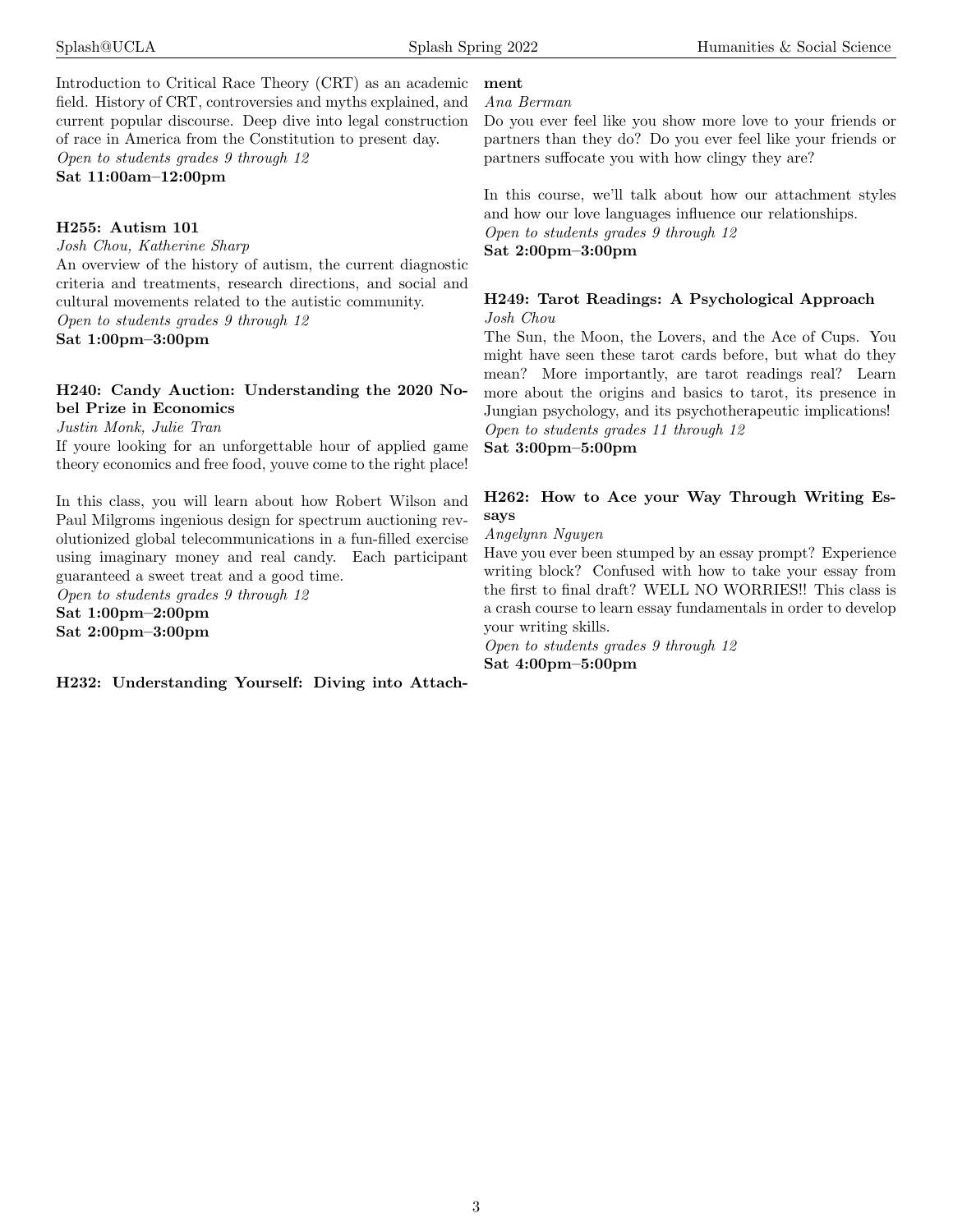# Course Catalog — Lunch

# L227: Lunch Period

Enjoy a break for lunch with your friends! Please register for at least one lunch period on each day of the program.

Open to students grades 7 through 12 Sat 12:00pm–1:00pm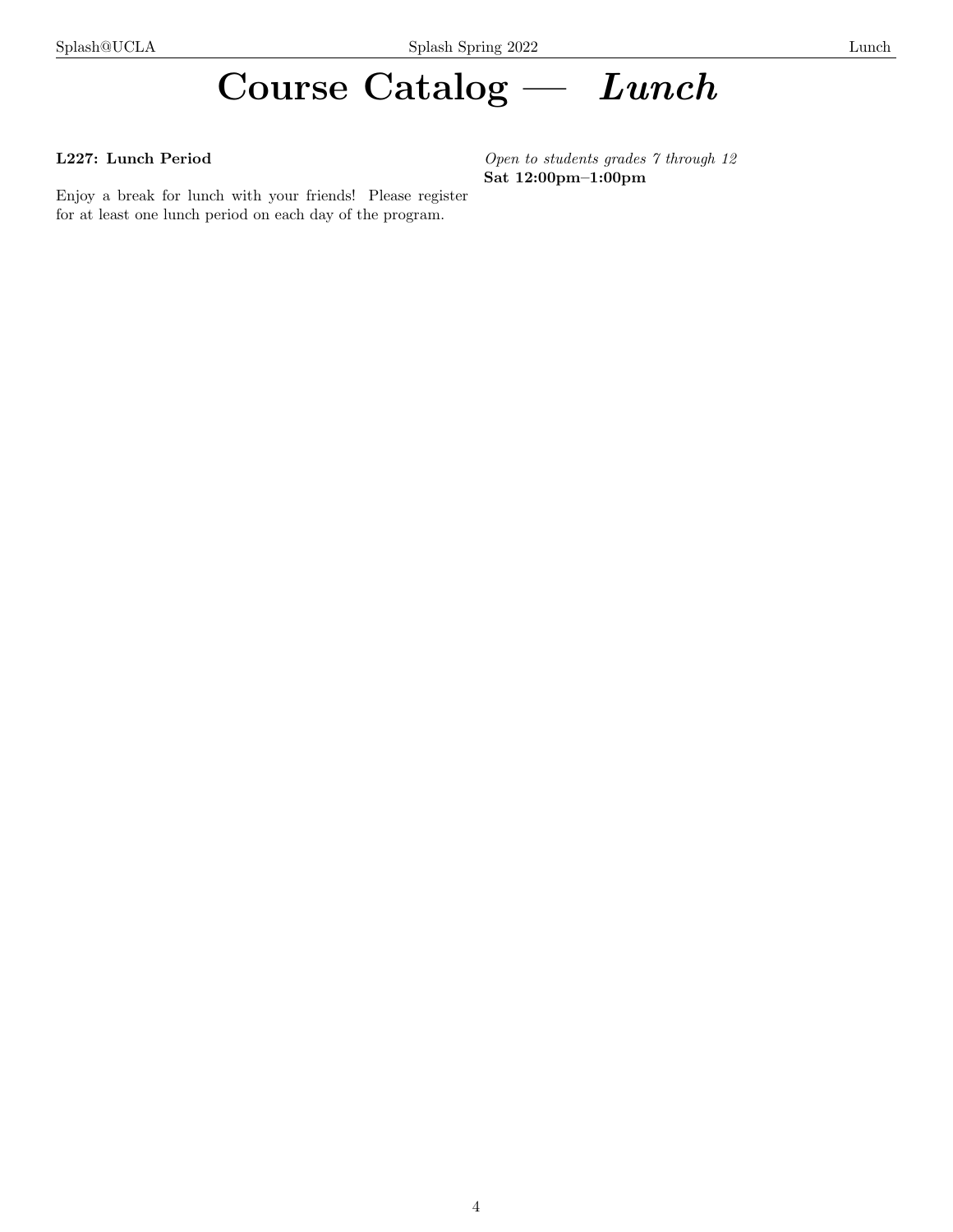# Course Catalog — Math & Computer Science

# M263: Machine Learning Applications

David Morley

In this course students will get a hands on introduction to machine learning and learn how to train computer vision models to classify different objects and distinguish between the meaning of different words. No experience is required and students should bring laptops as they will be developing python code in Google Colab.

Open to students grades 10 through 12 Sat 10:00am–12:00pm

#### M230: What the Heck is Linux?

Benson Liu, Ming Zhu

What does putting the first man on the moon, a penguin, and Linus Torvalds all have in common? They use Linux! Join us for a brief introductory exploration of one of the worlds most influential operating systems which influences everyones lives! From hackers trying to break into some of the worlds most secure computer systems to Amazon Web Services hosting Netflix! By the end of this quick class, you will not only be able to brag to all of your friends about knowing what Linux is but also be able to use it as well! All levels of experience with computer science are welcome! There will be tons of fun games

Open to students grades 9 through 12 Sat 11:00am–12:00pm Sat 1:00pm–2:00pm

M246: Hands-On, Applied Machine Learning Rishov Chatterjee

This is a hands-on applied class which will explore one or more of the following applications:

- 1. Music Recommendation
- 2. Natural Language Understanding on Voice Assistants
- 3. Emotion Detection from Faces

- Students are encouraged to bring their own computers. Open to students grades 9 through 12 Sat 2:00pm–5:00pm

# M250: How do Computers Computer? An Introduction to How Computers Work

Maanek Sehgal

Have you ever wondered what the computer did with the code on your screen? How the computer converted a bunch of text into the applications we love? This is where you can find out! We'll take a look out how computers manage memory, store human constructs like strings and integers, stack frames,  $x86$ instructions, and much more\*.

This course is designed to be an introduction to computer organization. If you already have some experience in this subject area, you may not find this interesting.

In more technical terms, we will cover binary, binary representations of data, caching memory models, and virtual memory.

Open to students grades 9 through 12 Sat 3:00pm–5:00pm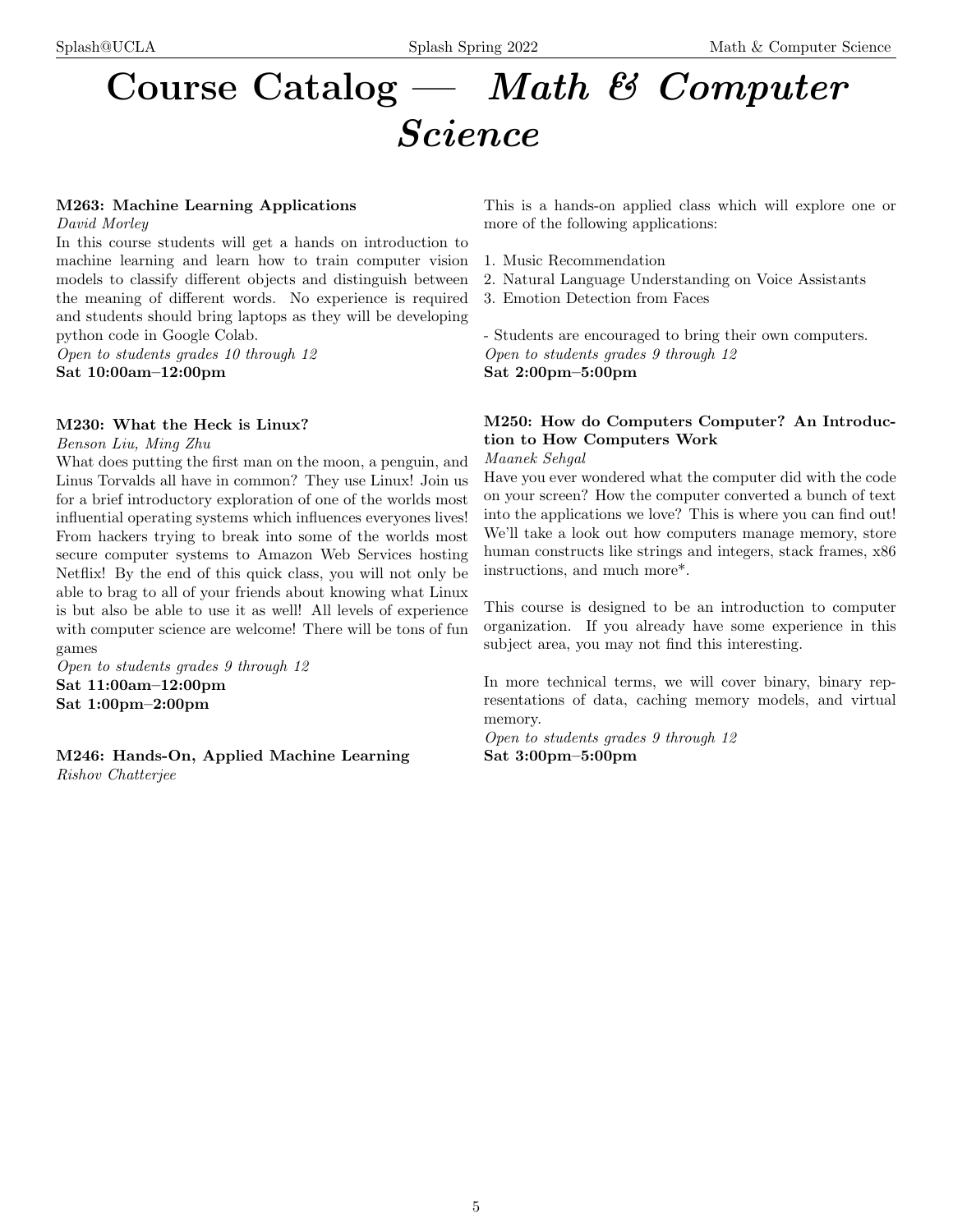# Course Catalog — Miscellaneous

# X247: Entrepreneurship

#### Rishov Chatterjee

In this course, students will learn about important concepts in entrepreneurship that will help them become more informed about what it takes to start a business. Concepts that will be explored:

- Minimal Viable Product
- Valuation
- Business Models
- Funding
- Scaling
- Teams

Open to students grades 9 through 12 Sat 9:00am–11:00am

### X223: The California Community College System Ani Sahakyan

Community Colleges are often the last resort when it comes to college choices. However, they can be an excellent choice in some circumstances. In this section, we will talk and learn more about the California Community College system and its advantages, how to navigate around it, tips and tricks, and will hear success transfer stories from various people. Come

with any questions you have! Open to students grades 9 through 12 Sat 9:00am–10:00am Sat 11:00am–12:00pm

# X253: Become Your Highest Self Today - Intro to Spirituality and Meditation

# Neira Ibrahimovic

This past few years, we have all been living through turbulent times as the world climate changes every day. However, WE have the power to be the light that this world needs. WE have so much love within us and all we need to do is learn how to access it so we could unlock our Highest Selves and become conscious leaders on Earth.

If you are interested in learning about meditation and beginning or expanding your spiritual journey, then this is the class for you. We will be practicing breath work and meditation, engaging in many powerful group activities that will shift the way you experience life, and exploring topics like self love, releasing fear of judgment and MORE.

This is the perfect class for you to tune into your inner self and illuminate the light that you all carry within. I hope to see you there!

Open to students grades 9 through 12 Sat 10:00am–11:00am

# Louis Gosart

Come learn and play Chinese chess! This is a wonderful game and an interesting variation to regular western chess. The game dynamic is the same, but piece movement and some rules are slightly different. Sign-up if you want to play or learn how to play. I will explain and demonstrate different aspects of the game in class. Hope to see you there! Open to students grades 9 through 12 Sat 10:00am–12:00pm

#### X225: Avalon! A social deduction game Louis Gosart

Avalon is a social deduction game, with a dynamic very similar to mafia, in which you try to deduce who's who based on certain clues. It is easy to learn once you've play one round, and it can be incredibly fun and thrilling to play.

Open to students grades 9 through 12 Sat 1:00pm–4:00pm

# X234: HOW TO GET MONEY: managing your money and getting raises \$

Daryn Nguyen

What your high school economics class did not teach you... I'm Daryn, I'm a real college graduate with a real job now.

Let me tell you everything I know about money and what I wish I had known at your age, from credit cards to stocks to retirement to asking for and getting raises. After this class, I expect all of y'all to be making bank.

This isn't a boring finance class. Yawn. We will dive deep into psychology and how to use it to your advantage to get money from your bosses. We will also be learning how to go against everything your Baby Boomer parents taught you about money, so that you can set yourself up for success! Open to students grades 9 through 12

Sat 1:00pm–2:00pm

# X242: Victory Gardens: How to Grow and Cook Your Own Food (COVID-19)

# Sanjana Kantipudi

Over the COVID-19 pandemic, many families started growing their own vegetables in their backyards to avoid having to buy contaminated vegetables from groceries. Growing your own food can help you eat fresher, control what pesticides/fertilizers come in contact with your food, save money, and even eat tastier meals! If you are interested in learning more about how to grow your own food and how to use the vegetables you grew to make easy meals for your family, this class is for you! If you are a soon-to-be college student wanting to learn more about how to prepare quick, easy, and inexpensive meals in your apartment (without relying on Trader Joe's frozen foods), come learn more!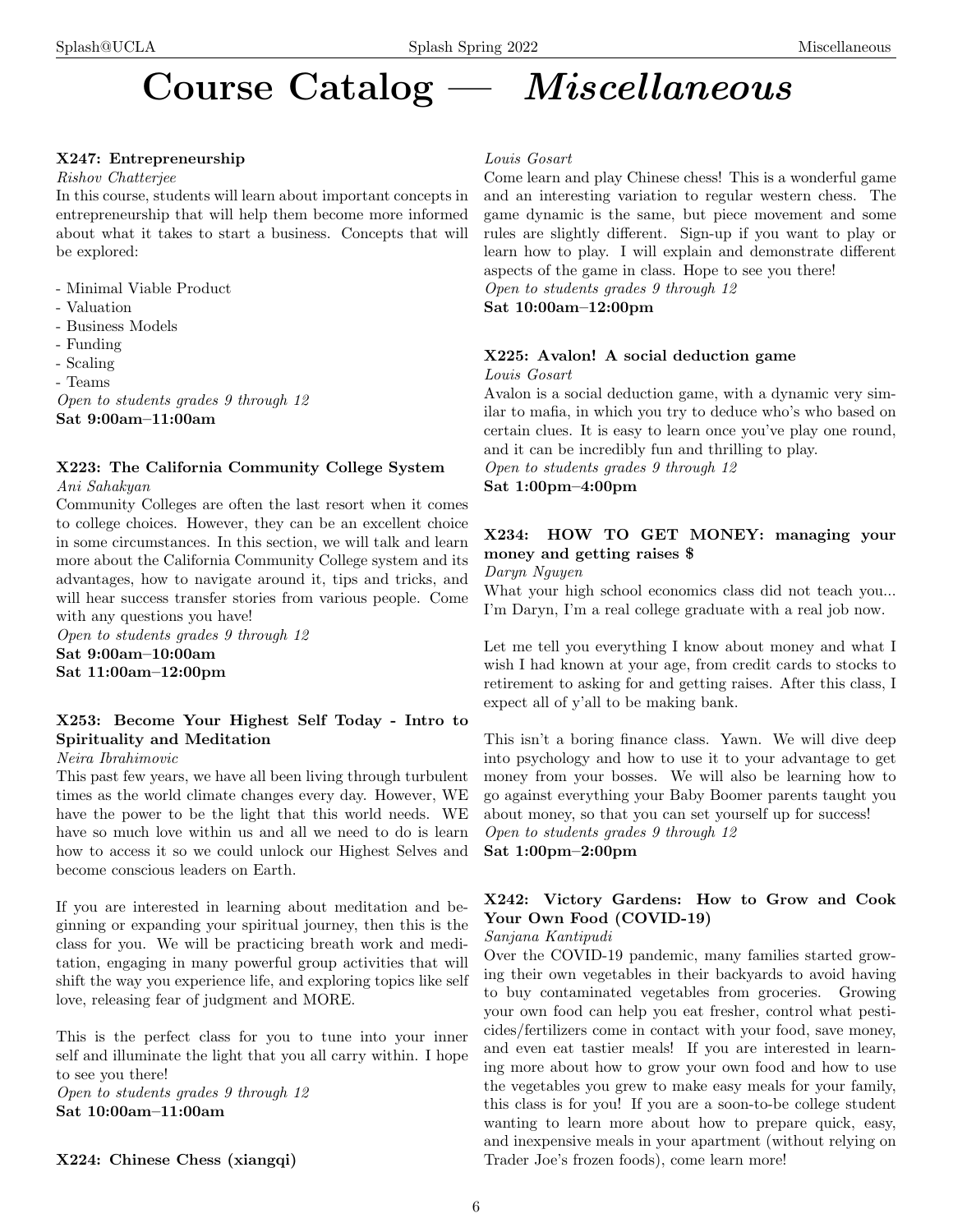Open to students grades 9 through 12 Sat 1:00pm–2:00pm

### X257: A Guide to Being Pre-med

Leslie Avilez General information on what it means to be premed in high school and college.

Open to students grades 9 through 12 Sat 2:00pm–4:00pm

# $X231:$  Tackling the Big question: Who are you? PIQs and the Common application essay

Hripsime Dumanyan

When it comes to writing the college essays, high school students frequently struggle with the questions on the PIQS and the Common Application. They tend to overthink and dread the subject in order to contrive the "ideal" image of what college admissions officials are looking for. In this section students will discover thatwhat college admissions officers really want to see is who they are. Students will also learn how to deal with the terrifyingbig question that arises on thecollege applications time and time again.

Open to students grades 9 through 12 Sat 2:00pm–3:00pm

# X248: Adulting 101- Information, real life skills and practical knowledge

Erika Villaruel

In this section we will discuss what most, if not, every adult will eventually come across and need to know. These are all topics/ real life skills many people Ive talked to wish had been taught to them, and many adults I know are still working on/dealing with.

-How to build your credit- whats a credit/FICO score and why is it important

-How to prepare and apply for an apartment/living space -How to set up utilities

-How to fill out employment paperwork- signing up for a 401K and FSA (flexible spending account), etc

Open to students grades 10 through 12

Sat 3:00pm–4:00pm

# X259: Networking and Building Professional Relationships

Neira Ibrahimovic, David Morley

Do you want to learn how to build professional relationships? Join this class to learn how to create your LinkedIn profile and expand your network, so youre equipped with the right tools to navigate your professional life!

Open to students grades 9 through 12 Sat 3:00pm–4:00pm

# X258: Dog Training: A Hands On Lesson

#### Blue Flood, Katherine Sharp

Have a puppy at home? Or want one someday? Knowing how to train dogs is a useful skill that will wow your friends and family, and make your life much easier. Dog training draws on the fields of zoology, psychology, biology, genetics, and even sociology! Learn about behaviorism, Pavlov, and Skinner. Practice the right approach to training a dog (or any conscious being really) using positive reinforcement!

Open to students grades 9 through 12

Sat 4:00pm–5:00pm

# X252: Get Into the College of Your Dreams with the Best College Essays!

Neira Ibrahimovic

Are you wondering what it takes to get into the school of your dreams? Well look no further- this class will teach you all about how to write the perfect college essay that will make you a strong candidate for any school! Come learn about the steps to writing your essays and tips to make them better! I'll also show you all my college essays that got me into UCLA, and we can work together from there... this class is a MUST!

Disclaimer: Taking this class does not guarantee acceptance into any schools!

Open to students grades 9 through 11 Sat 4:00pm–5:00pm

# X260: Test Taking 101

Ray Huang

Want tips on studying strategies and how to survive college? Join today and learn from a professional crammer! We'll learn the best ways to study for and approach standardized tests.

Open to students grades 9 through 12 Sat 4:00pm–5:00pm